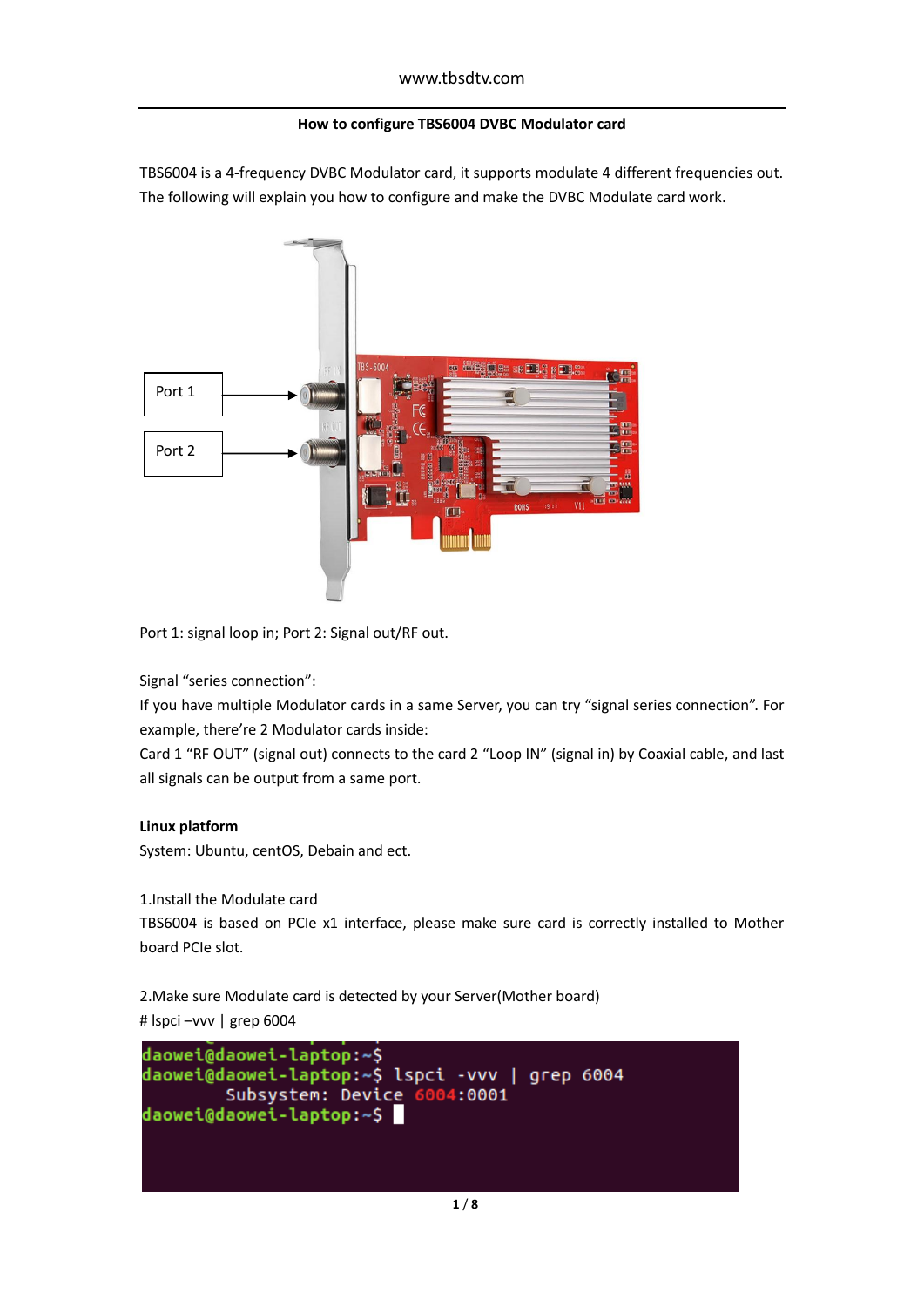3.Install Linux driver [https://github.com/tbsdtv/linux\\_media/wiki](https://github.com/tbsdtv/linux_media/wiki)

### **Downloading and building:**

# git clone https://github.com/tbsdtv/media\_build.git # git clone --depth=1 https://github.com/tbsdtv/linux\_media.git -b latest ./media # cd media build # make dir DIR=../media # make distclean # make -j4 # sudo make install

**Firmware**(TBS6004 DVBC modulator card no need firmware, but for some DVB tuner cars it's needed. So it's better to install it ):

# wget http://www.tbsdtv.com/download/document/linux/tbs-tuner-firmwares\_v1.0.tar.bz2 # sudo tar jxvf tbs-tuner-firmwares\_v1.0.tar.bz2 -C /lib/firmware/ # reboot

If any errors happen during the compiling step "make –j4" please check and fix error first, do not go to operate "make install". You can find the solution from the part "FAQ": [https://github.com/tbsdtv/linux\\_media/wiki](https://github.com/tbsdtv/linux_media/wiki)

The following we have listed some command errors and the corresponding solutions: 1>/bin/sh: 1: lsdiff: not found # sudo apt-get install patchutils 2>you may need to install the Proc::ProcessTable module # sudo apt-get install libproc-processtable-perl

3>fatal error: drx39xyj/drx39xxj.h: No such file or directory # mkdir -p v4l/drx39xyj # cp v4l/drx39xxj.h v4l/drx39xyj/

4>Can not find the 6909 firmware # wget http://www.tbsdtv.com/download/document/linux/dvb-fe-mxl5xx.fw # cp dvb-fe-mxl5xx.fw /lib/firmware/

5>If you find module load errors like "module has wrong symbol version", this means that there still are old modules from your previous Media Tree installation (usually duplicated modules in two different places).

# sudo rm -rf /lib/modules/``uname -r``/kernel/drivers/media/\*

6>Cannot use CONFIG\_CC\_STACKPROTECTOR\_STRONG: -fstack-protector-strong not supported by compiler

# sudo add-apt-repository ppa:ubuntu-toolchain-r/test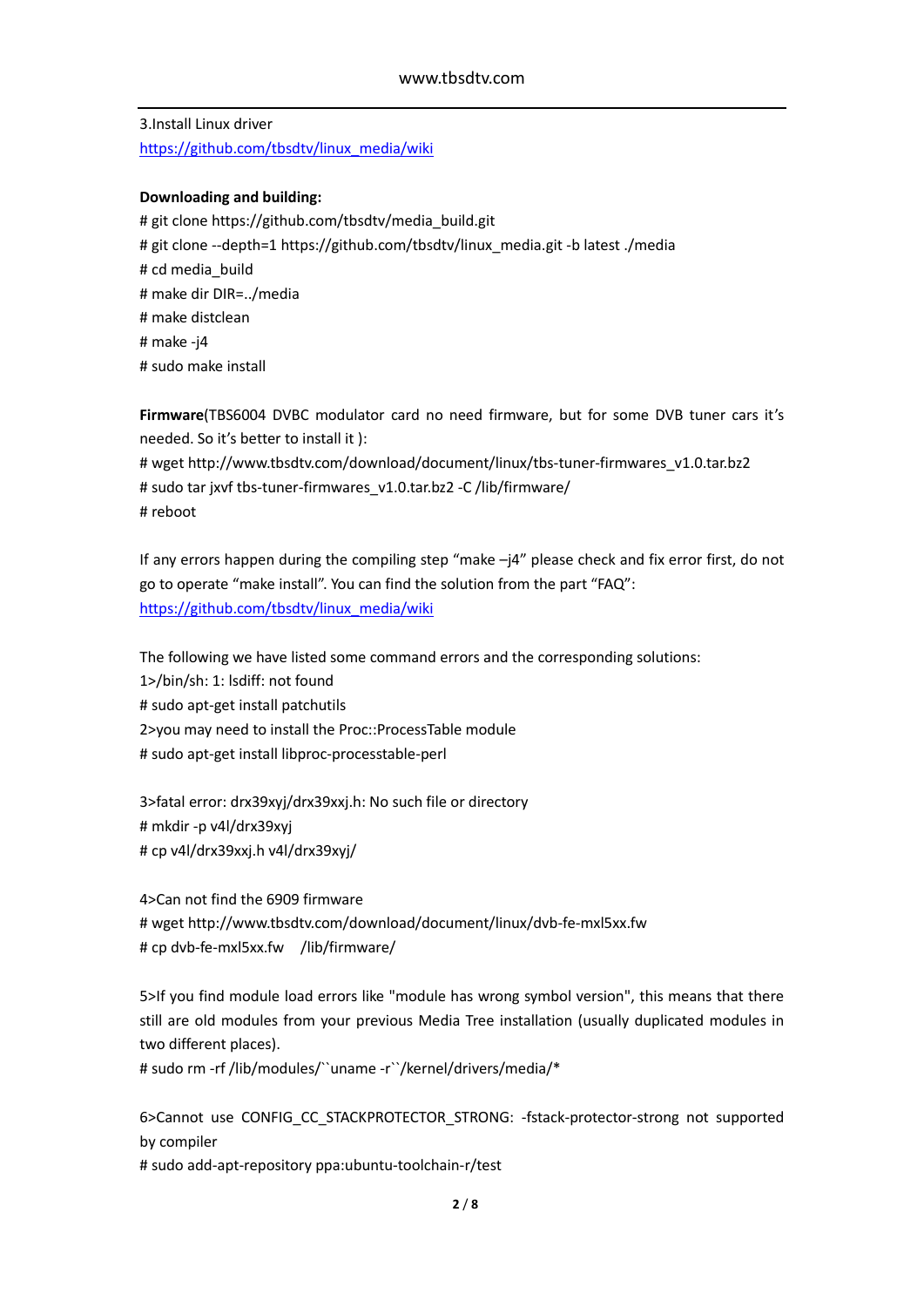# sudo apt-get update # sudo apt-get install gcc-4.9 g++-4.9 # sudo rm /usr/bin/gcc # sudo ln -s /usr/bin/gcc-4.9 /usr/bin/gcc

7>make[2]: gcc: Command not found # sudo apt-get install gcc Or you can write to us, we can help you with the driver install: [support@tbsdtv.com](mailto:support@tbsdtv.com)

Driver installed, need to reboot Server. If it's successfully installed, Modulate devices"tbsmodxx" will be loaded, under directory "/dev". Like this:

| [root@localhost $\sim$ ]# ls /dev |                      |           |                       |                        |               |                                                |                                    |  |  |  |
|-----------------------------------|----------------------|-----------|-----------------------|------------------------|---------------|------------------------------------------------|------------------------------------|--|--|--|
| autofs                            | cpu                  | fd        | kmsq                  |                        | pts           | sqθ                                            | tty ttyl6 tty24 tty32 tty40 tty4   |  |  |  |
| block                             | cpu dma latency full |           | kvm                   | net                    | <b>random</b> |                                                | tty0 tty17 tty25 tty33 tty41 tty5  |  |  |  |
| bsg                               | cuse                 | fuse      | lightnym              | network latency        | raw           | snapshot ttyl ttyl8 tty26 tty34 tty42 tty5     |                                    |  |  |  |
| btrfs-control disk                |                      | hpet      | loq                   | network throughput rtc |               | snd                                            | ttyl0 ttyl9 tty27 tty35 tty43 tty5 |  |  |  |
| bus                               | dm-θ                 | hugepages | <b>loop-control</b>   | null                   | rtcθ          | stderr                                         | ttyll tty2 tty28 tty36 tty44 tty5  |  |  |  |
| centos                            | dm-1                 | hwrng     | mapper                | nvram                  | sda           | stdin ttyl2 tty20 tty29 tty37 tty45 tty5       |                                    |  |  |  |
| char                              | dri                  | initctl   | mcelog                | port                   | sdal          | stdout                                         | ttyl3 tty2l tty3 tty38 tty46 tty5  |  |  |  |
| console                           | dvb                  | input     | mem                   | ppp                    | sda2          | tbsmodθ                                        | ttyl4 tty22 tty30 tty39 tty47 tty5 |  |  |  |
| core                              | fbθ                  | k f d     | memory bandwidth ptmx |                        |               | sda3 tbsmodl tty15 tty23 tty31 tty4 tty48 tty5 |                                    |  |  |  |
| [rootalocalhost ~]                |                      |           |                       |                        |               |                                                |                                    |  |  |  |
|                                   |                      |           |                       |                        |               |                                                |                                    |  |  |  |

tbsmod0, tbsmod1

Each card has 4-modulate devices:



Device "tbsmod0" means the  $1<sup>st</sup>$  modulator card; and e "tbsmod1" means the  $2<sup>nd</sup>$  modulator card: "tbsmod2" means the  $3<sup>rd</sup>$ , and so on.

/dev/tbsmod0/mod0 means the  $1<sup>st</sup>$  modulate device of the TBS6004;

/dev/tbsmod0/mod1 means the  $2<sup>st</sup>$  modulate device of the TBS6004;

/dev/tbsmod0/mod2 means the  $3<sup>st</sup>$  modulate device of the TBS6004;

/dev/tbsmod0/mod3 means the  $4^{st}$  modulate device of the TBS6004;

Actually, we also provide the software which based on Linux for TBS6004 DVBC modulator card. The control is webUI, and driver will be contained in our software package, no need to install separately:

[http://www.tbsdtv.com/download/document/modulator/rootfs-6004\\_6014\\_6104\\_690b-centos-](http://www.tbsdtv.com/download/document/modulator/rootfs-6004_6014_6104_690b-centos-1.0.0.1.tar.bz2)[1.0.0.1.tar.bz2](http://www.tbsdtv.com/download/document/modulator/rootfs-6004_6014_6104_690b-centos-1.0.0.1.tar.bz2)

[http://www.tbsdtv.com/download/document/modulator/rootfs-6004\\_6014\\_6104\\_690b-ubuntu-](http://www.tbsdtv.com/download/document/modulator/rootfs-6004_6014_6104_690b-ubuntu-1.0.0.1.tar.bz2)[1.0.0.1.tar.bz2](http://www.tbsdtv.com/download/document/modulator/rootfs-6004_6014_6104_690b-ubuntu-1.0.0.1.tar.bz2)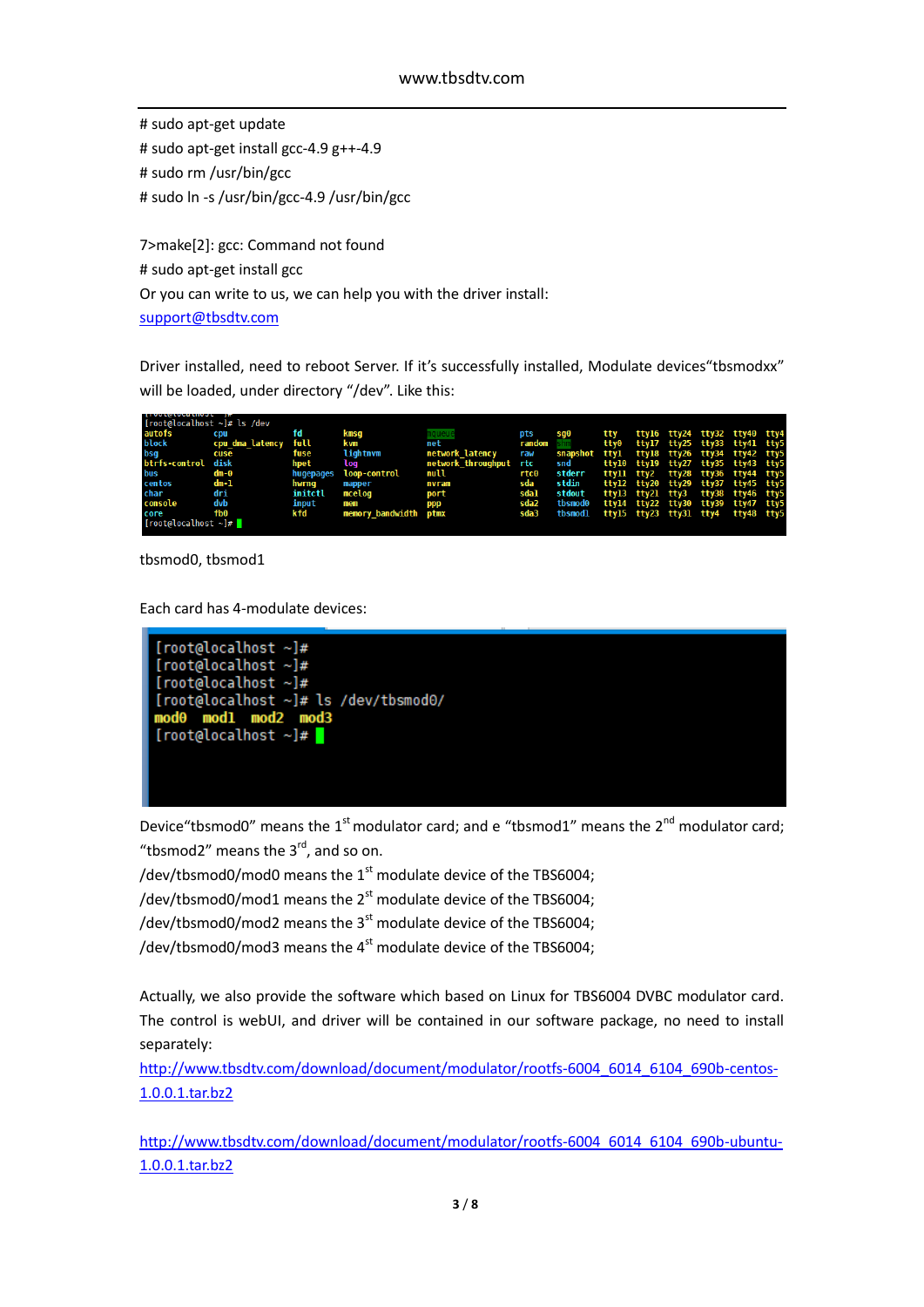The Following will explain you how to configure TBS6004.

The source can be from DVB tuner card, Network stream or local TS file.

1.Login:

The default username/password is "root/root":

2.webpage:

| The Best DVB-C Solution $\times$ +<br>短             |                              |
|-----------------------------------------------------|------------------------------|
| 192.168.8.182<br>$\leftarrow$<br>C<br>$\rightarrow$ |                              |
| 100                                                 | <b>DVB MODULATOR</b>         |
| ⊕<br>Network                                        | <b>Firmware Version</b>      |
| <sup>O</sup> Input Sources                          | TBS DVB-C Modulator V1.0.0.1 |
| $\ddot{Q}$ : Remux                                  |                              |
| <b>Q</b> System                                     |                              |
| About                                               |                              |
| <b>About</b>                                        |                              |

1>Network: network setting

2>Input Sources: the source can be from DVB tuner card, Network stream, and local TS file 3>Remux: some settings which related to "channel-Mux" and DVBC modulate.



4>System: reset the login username & password 5>About: firmware version

# **Source from DVB tuner card**

We have kinds of DVB tuner cards for different signals. For example, DVBS/S2, DVBC/C2, DVBT/T2, ATSC, ISDBT and etc. You can receive channels by these tuner cards and then send to our Modulator card.

Here we'll take a satellite tuner card as an example: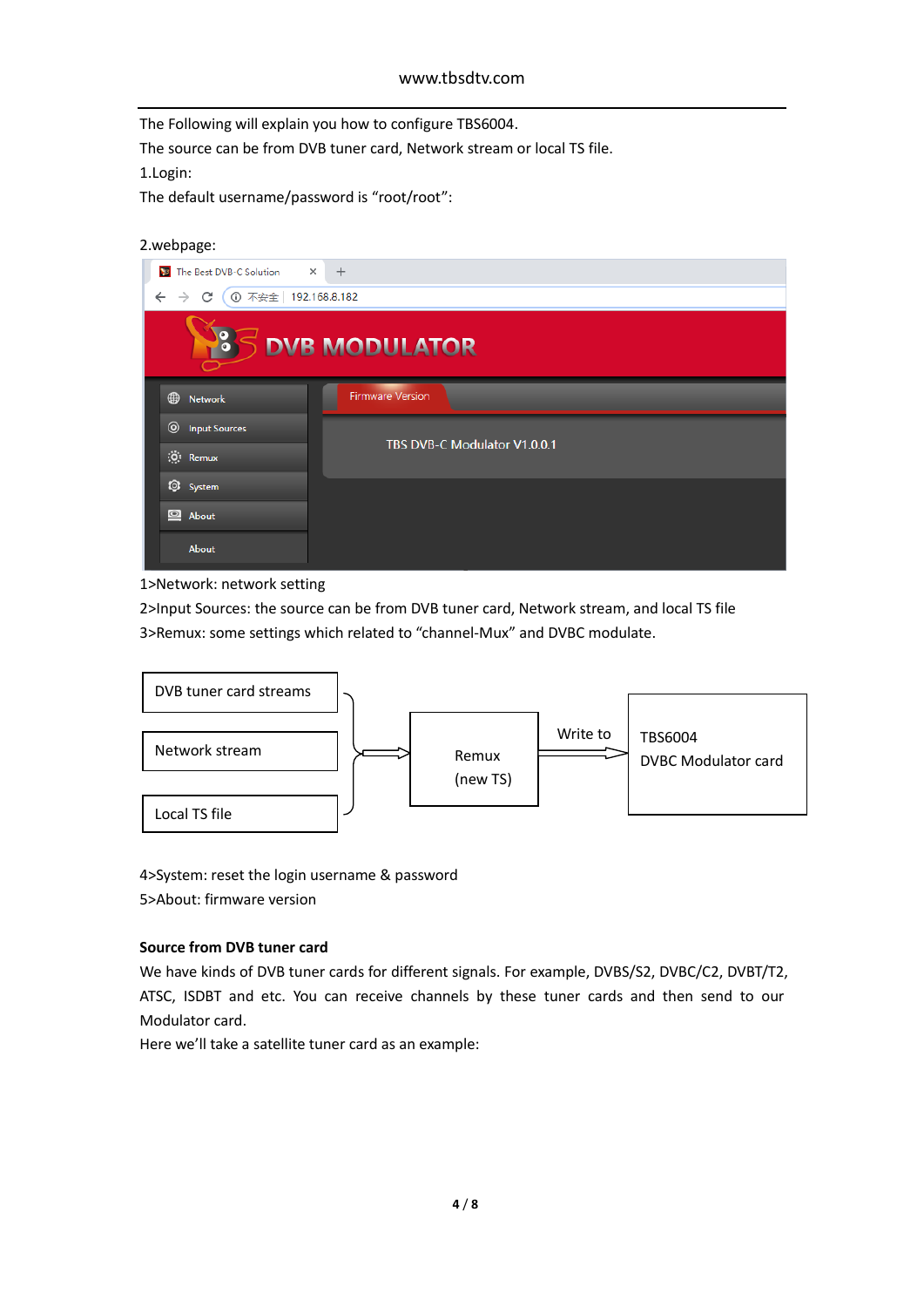# www.tbsdtv.com

| <sup>©</sup> Input Sources<br><b>TBS Adapters</b> | <b>Adapters:</b>           |                   |              | TBS 6909x (Octa DVB-S/S2/S2X) adapter0 ▼ |                    |
|---------------------------------------------------|----------------------------|-------------------|--------------|------------------------------------------|--------------------|
| <b>Network TS</b>                                 | <b>Delivery System:</b>    |                   | DVB-S2       |                                          | $\pmb{\mathrm{v}}$ |
| <b>Local File</b>                                 | Frequency(kHz):            |                   | 11171000     |                                          |                    |
| (0) Remux<br>System                               | <b>Symbol Rate(Sym/s):</b> |                   | 43200000     |                                          |                    |
| <b>S</b> About                                    | <b>Polarisation:</b>       |                   | $\mathsf{V}$ |                                          | $\pmb{\mathrm{v}}$ |
|                                                   | <b>Modulation:</b>         |                   | PSK_8        |                                          | $\mathbf{v}$       |
|                                                   |                            | FEC:              | <b>AUTO</b>  |                                          | $\pmb{\mathbf{v}}$ |
|                                                   |                            |                   |              | <b>Scan Channels</b>                     |                    |
|                                                   | Channel                    | Program Name      |              | LCN                                      | <b>C</b> Enabled   |
|                                                   | $\mathbf{1}$               | CCTV-4            |              | 100                                      | ☑                  |
|                                                   | $\overline{2}$             | <b>CGTN</b>       |              | 101                                      | ◙                  |
|                                                   | 3                          | <b>CCTV-OPERA</b> |              | 102                                      | Ø                  |

Configure "fre.", "pol." "sr", "modulator", and click "Scan Channels". When it's locked, you'll see some channels. Please choose which you'll take it as the source of the DVBC modulator and "Apply".

## **Network stream**

We also support network stream input for DVBC modulator. http, rtp or udp stream is supported.

| $Q_1$ $\theta$<br>$\leftarrow$ $\rightarrow$<br>C<br>▲ 不安全   192.168.8.182/networkTS.html<br>☆ |                         |                                                  |               |              |                |                  |  |  |
|------------------------------------------------------------------------------------------------|-------------------------|--------------------------------------------------|---------------|--------------|----------------|------------------|--|--|
| $\overline{\mathbf{e}}$<br><b>DVBC MODULATE</b>                                                |                         |                                                  |               |              |                |                  |  |  |
| <b>B</b> Network                                                                               | Network TS              |                                                  |               |              |                |                  |  |  |
| <sup>O</sup> Input Sources                                                                     |                         |                                                  |               |              |                |                  |  |  |
| <b>TBS Adapters</b>                                                                            | $1 - 25$<br>$26 - 50$   | $51 - 75$<br>76-100                              |               |              |                |                  |  |  |
| Network TS                                                                                     | Channel                 | Ud                                               | Program Name  | <b>LCN</b>   | <b>BitRate</b> | <b>C</b> Enabled |  |  |
| <b>Local File</b>                                                                              | $\blacksquare$          | http://192.168.8.188:9981/stream/channelnumber/1 | <b>TBS 01</b> | 1000         | $\mathbf{0}$   | ø                |  |  |
| (O) Remux                                                                                      | $\overline{2}$          | http://192.168.8.188:9981/stream/channelnumber/2 | <b>TBS 02</b> | 1001         | $\mathbf{0}$   | ø                |  |  |
| <b>Q</b> System                                                                                | $\overline{\mathbf{3}}$ | rtp://239.255.0.1:1238                           | <b>TBS 03</b> | 1002         | $\mathbf{0}$   | $\bullet$        |  |  |
| About                                                                                          | $\overline{4}$          | udp://@239.255.23.24:3012                        | 1003          | $\mathbf{0}$ | ø              |                  |  |  |
|                                                                                                | $\overline{5}$          | http://192.168.8.188:9981/stream/channelnumber/5 | <b>TBS 05</b> | 1004         | $\mathbf{0}$   |                  |  |  |
|                                                                                                | 6                       | http://192.168.8.188:9981/stream/channelnumber/6 | <b>TBS 06</b> | 1005         | $\mathbf{0}$   |                  |  |  |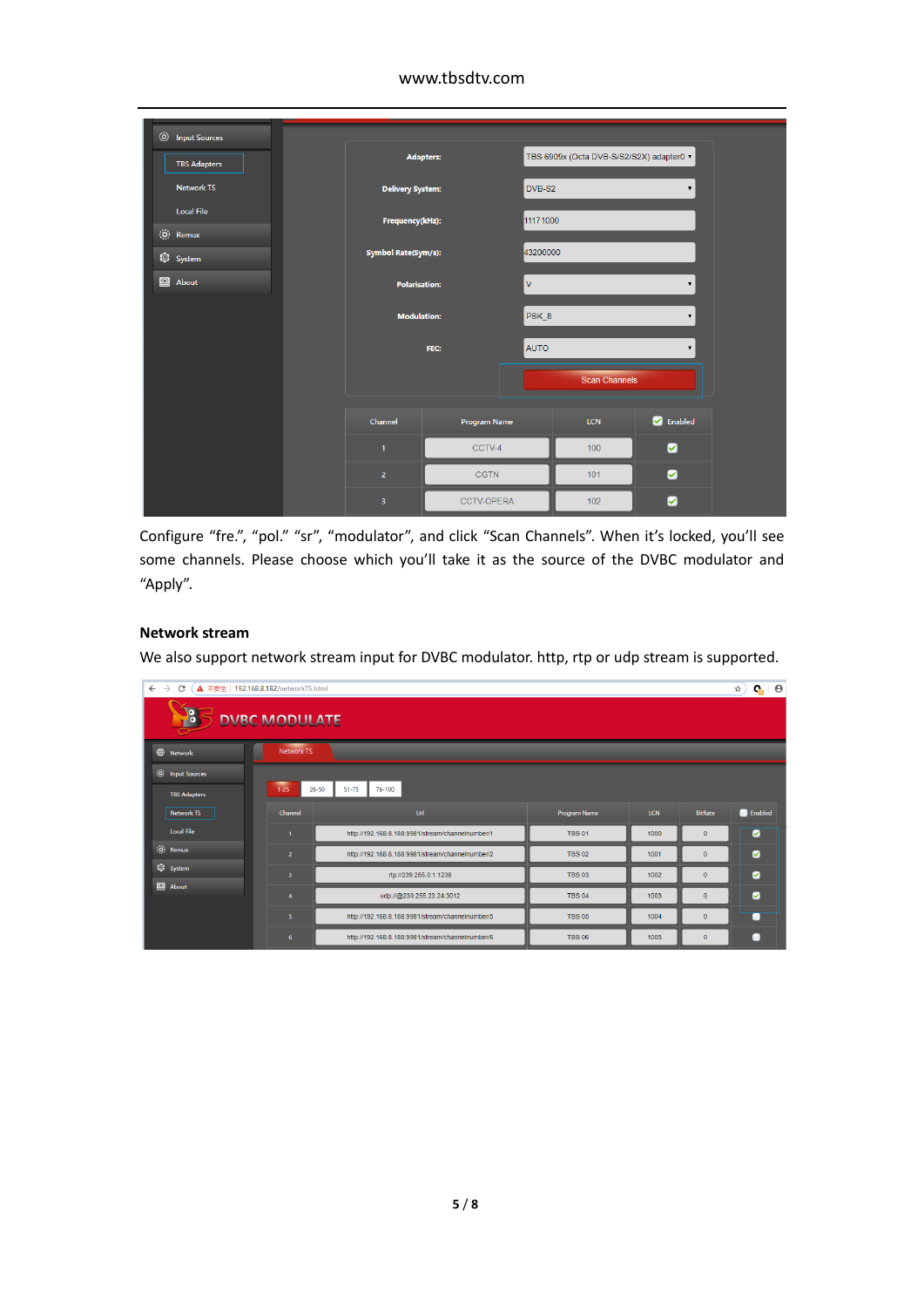# **Local File**

We support modulate local ts file. The TS file must put to this directory:

/usr/local/tbs/video/

# For example,

| finni@rnrarun2r Atmenl#<br>[root@localhost video]# ls<br>hopeTV.ts P22.ts twtv.ts<br>[root@localhost video]#<br>[root@localhost video]#<br>[root@localhost video]# |                   |                  |            |               |
|--------------------------------------------------------------------------------------------------------------------------------------------------------------------|-------------------|------------------|------------|---------------|
| ⊕<br><b>Network</b>                                                                                                                                                | <b>Local File</b> |                  |            |               |
| $\circledcirc$<br><b>Input Sources</b>                                                                                                                             |                   |                  |            |               |
| <b>TBS Adapters</b>                                                                                                                                                | Channel           | <b>File Name</b> | <b>LCN</b> | Enabled<br>Ø. |
| <b>Network TS</b>                                                                                                                                                  | $\mathbf{1}$      | <b>P22.ts</b>    | 1100       | ☑             |
| <b>Local File</b>                                                                                                                                                  | $\overline{2}$    | hopeTV.ts        | 1101       | Ø             |
| (0) Remux                                                                                                                                                          | $\overline{3}$    | twtv.ts          | 1102       | ☑             |
| <b>Q</b> System                                                                                                                                                    |                   |                  |            |               |
| $\circledcirc$<br>About                                                                                                                                            |                   |                  | Apply      |               |

### **Remux**

1.Channel-Mux:

If DVBC modulator card driver is correctly installed, you'll see some modulate device. Like this:

| ⊕<br>Network                           | <b>Channel List</b>               |                          |                                                       |                                                 |          |
|----------------------------------------|-----------------------------------|--------------------------|-------------------------------------------------------|-------------------------------------------------|----------|
| $\circledcirc$<br><b>Input Sources</b> |                                   |                          |                                                       |                                                 |          |
| (0) Remux                              | Available Items<br>P <sub>1</sub> |                          |                                                       | tbsdvbc0/mod3<br>tbsdvbc0/mod0                  | $\Delta$ |
| Remux                                  | P <sub>2</sub>                    |                          | Hunan TV Inter<br>Fujian Straits T tbsdvbc0/mod2<br>₩ | tbsdvbc0/mod1                                   |          |
| <b>Q</b> System                        | P <sub>3</sub><br>P <sub>4</sub>  |                          | Xiamen \$tar TV<br>∸<br>₹                             | tbsdvbc0/mod3<br>tbsdvbt1/mod0<br>tbsdvbt1/mod1 |          |
| <b>Q</b> About                         | <b>P5</b><br><b>P6</b>            |                          | $\triangleq$                                          | tbsdvbt1/mod2<br>tbsdvbt1/mod3                  |          |
|                                        | P7                                |                          | $\blacktriangleleft$                                  |                                                 |          |
|                                        | P <sub>8</sub>                    | $\overline{\phantom{a}}$ |                                                       |                                                 | $\sim$   |

And these sources which from DVB tuner card, Network streams, Local TS file all will be list here. Just choose some of them to "Mux" to new TS(MPTS) for DVBC modulator card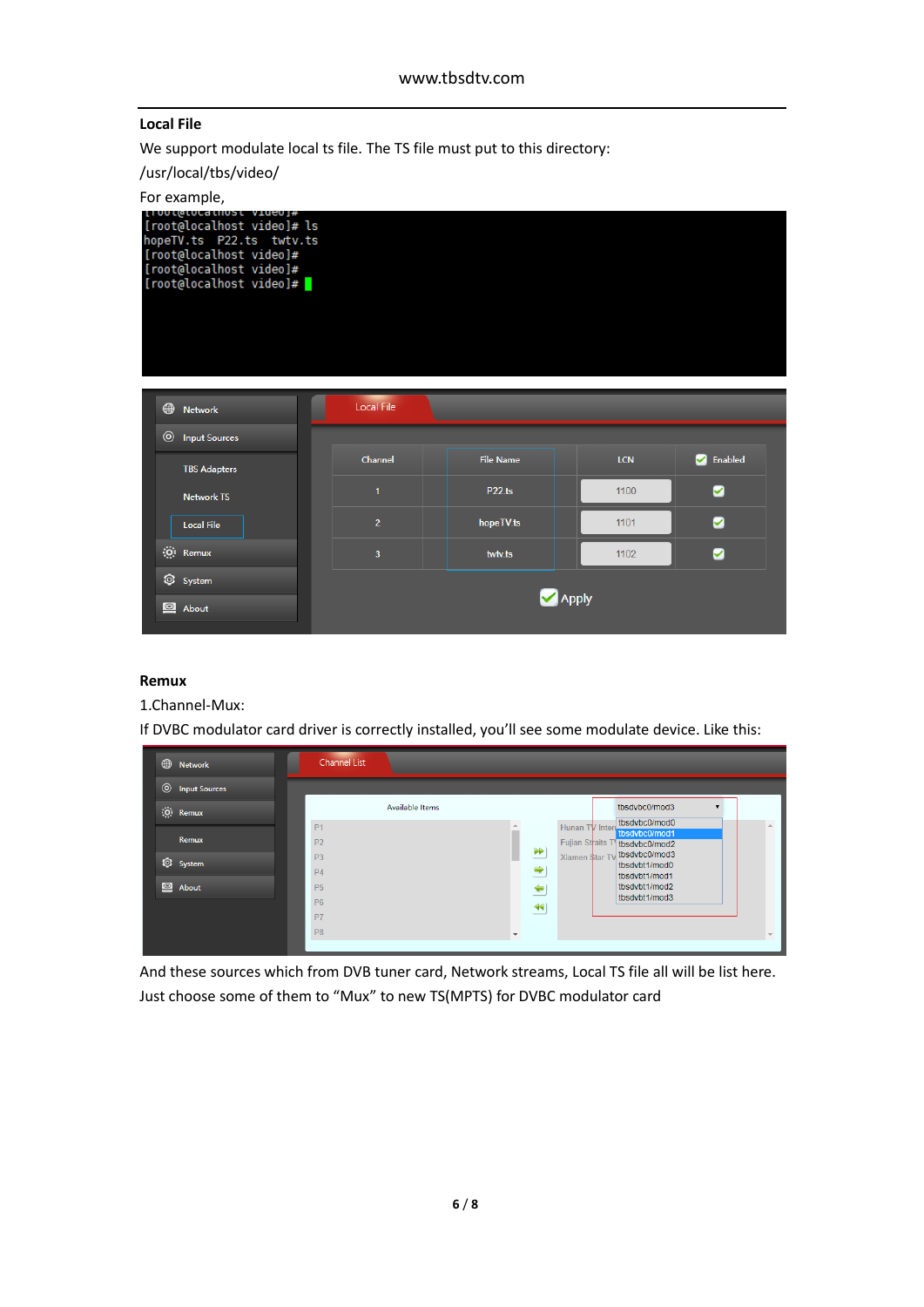### www.tbsdtv.com

| 2. DVBC parameters setting:                                                                                                              |                          |          |                                                                            |                                                                                                                 |               |  |    |
|------------------------------------------------------------------------------------------------------------------------------------------|--------------------------|----------|----------------------------------------------------------------------------|-----------------------------------------------------------------------------------------------------------------|---------------|--|----|
|                                                                                                                                          | Available Items          |          |                                                                            |                                                                                                                 | tbsdvbc0/mod0 |  |    |
| P <sub>17</sub><br>P <sub>18</sub><br>P <sub>19</sub><br>P20<br>P <sub>21</sub><br>P <sub>22</sub><br>P <sub>23</sub><br>P <sub>25</sub> |                          | $\Delta$ | $\blacktriangleright\blacktriangleright$<br>⇒<br>⇔<br>$\blacktriangleleft$ | CCTV-4<br><b>CGTN</b><br><b>CCTV-OPERA</b><br><b>P6</b><br>P <sub>9</sub><br>P <sub>26</sub><br>P <sub>24</sub> |               |  | A. |
| Network ID(0-65535):                                                                                                                     | 8442                     |          |                                                                            | Frequency (100-<br>1000MHz):                                                                                    | 474           |  |    |
| <b>Network Name:</b>                                                                                                                     | <b>TBS DVB-C network</b> |          |                                                                            | Symbolrate (2000-<br>7200kbps):                                                                                 | 6900          |  |    |
| Transport ID(0-65535):                                                                                                                   | 1000                     |          |                                                                            | <b>Modulation:</b>                                                                                              | 256QAM        |  | ▼  |
| ProviderName:                                                                                                                            | TBSC00                   |          |                                                                            | Level(5-120):                                                                                                   | 60            |  |    |
| Output Bitrate(10-50M):                                                                                                                  | 40                       |          |                                                                            |                                                                                                                 |               |  |    |

Frequency: this DVBC modulator card is a little special in frequency setting. For a same card, once the 1<sup>st</sup> RF device frequency is setting the rest 3 RF device will be set. This depends on Modulate chipset characteristic. For example,

"tbsdvbc0" set to "474Mhz"; the 2<sup>nd</sup> "tbsdvbc1" will be "482Mhz"; the 3<sup>rd</sup> "490Mhz"; and the 4<sup>th</sup> "498Mhz". Step is 8Mhz.

Fre(tbsdvbc0)=474Mhz;

Fre(tbsdvbc1)=Fre(tbsdvbc0) + 8Mhz=482Mhz;

Fre(tbsdvbc2)=Fre(tbsdvbc1) + 8Mhz=490Mhz;

Fre(tbsdvbc3)=Fre(tbsdvbc2) + 8Mhz=498Mhz;

Symbol rate & Modulation: Symbol rate and Modulation decide how many data can be modulated. So, in some case, if you're not sure or no idea what should be set, you can set the symbol rate and Modulation to the Maximum "Symbol rate: 7200" and "Modulation: 256QAM".

Level: signal level. Set to a higher value, signal will be more stronger.

Output Bitrate: this value should be a little higher than the real data. For example, you'll modulate a ts which the real data is around 38M. So this option "Output Bitrate" please configure to "40M" or higher.

Output Bitrate can't be set to a lower than the real data.

Last, do not forget to click "Apply" to start "Remux/Modulate". Or you can access to system to check "remux" process is running or not:

# ps –aux | grep remux